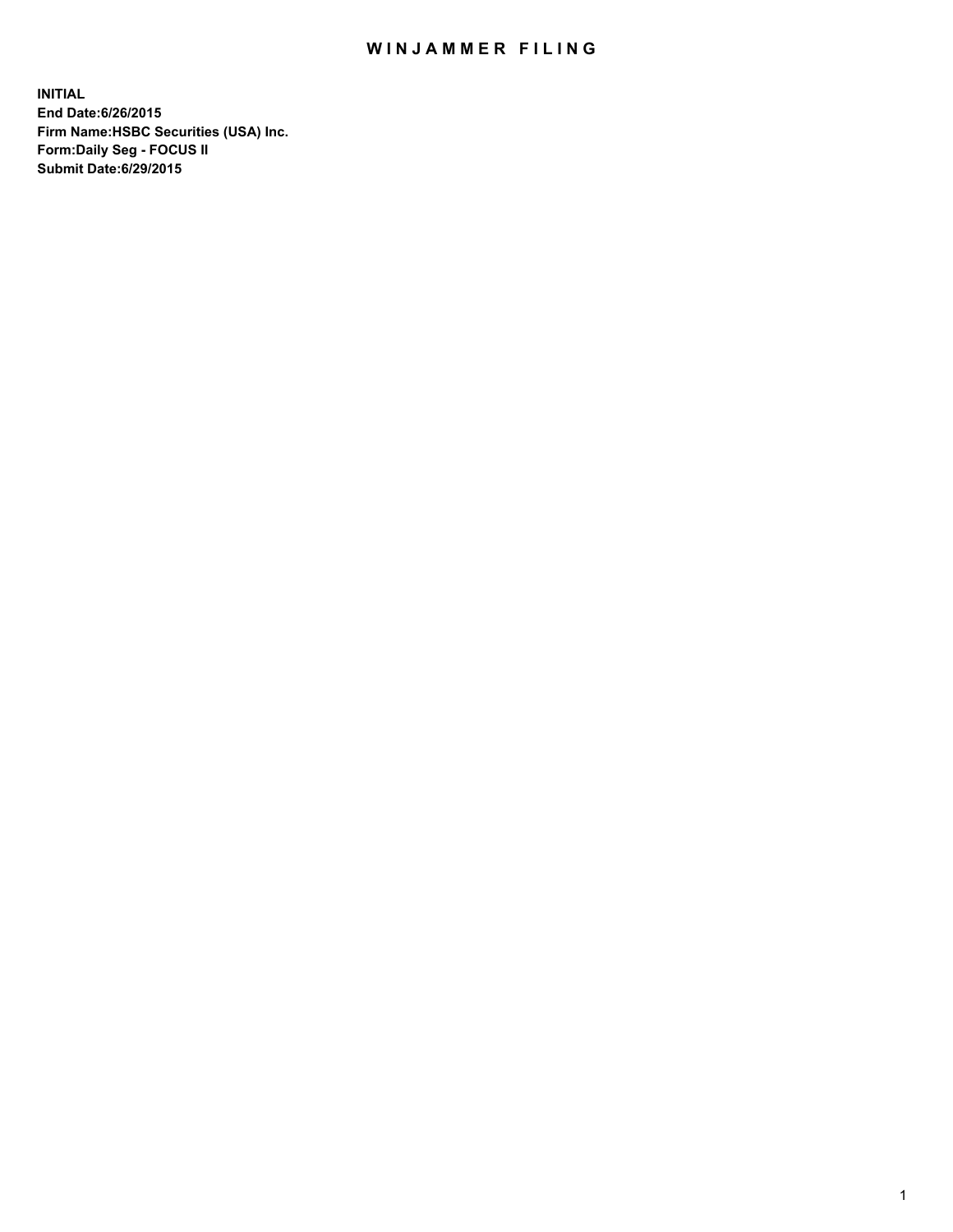## **INITIAL End Date:6/26/2015 Firm Name:HSBC Securities (USA) Inc. Form:Daily Seg - FOCUS II Submit Date:6/29/2015 Daily Segregation - Cover Page**

| Name of Company<br><b>Contact Name</b><br><b>Contact Phone Number</b><br><b>Contact Email Address</b>                                                                                                                                                                                                                         | <b>HSBC Securities (USA) Inc.</b><br>Steven richardson<br>212-525-6445<br>steven.richardson@us.hsbc.com |
|-------------------------------------------------------------------------------------------------------------------------------------------------------------------------------------------------------------------------------------------------------------------------------------------------------------------------------|---------------------------------------------------------------------------------------------------------|
| FCM's Customer Segregated Funds Residual Interest Target (choose one):<br>a. Minimum dollar amount: ; or<br>b. Minimum percentage of customer segregated funds required:%; or<br>c. Dollar amount range between: and; or<br>d. Percentage range of customer segregated funds required between:% and%.                         | 50,000,000<br>00<br>0 <sub>0</sub>                                                                      |
| FCM's Customer Secured Amount Funds Residual Interest Target (choose one):<br>a. Minimum dollar amount: ; or<br>b. Minimum percentage of customer secured funds required:%; or<br>c. Dollar amount range between: and; or<br>d. Percentage range of customer secured funds required between:% and%.                           | 10,000,000<br>0 <sub>0</sub><br>00                                                                      |
| FCM's Cleared Swaps Customer Collateral Residual Interest Target (choose one):<br>a. Minimum dollar amount: ; or<br>b. Minimum percentage of cleared swaps customer collateral required:%; or<br>c. Dollar amount range between: and; or<br>d. Percentage range of cleared swaps customer collateral required between:% and%. | 70,000,000<br><u>00</u><br><u>00</u>                                                                    |

Attach supporting documents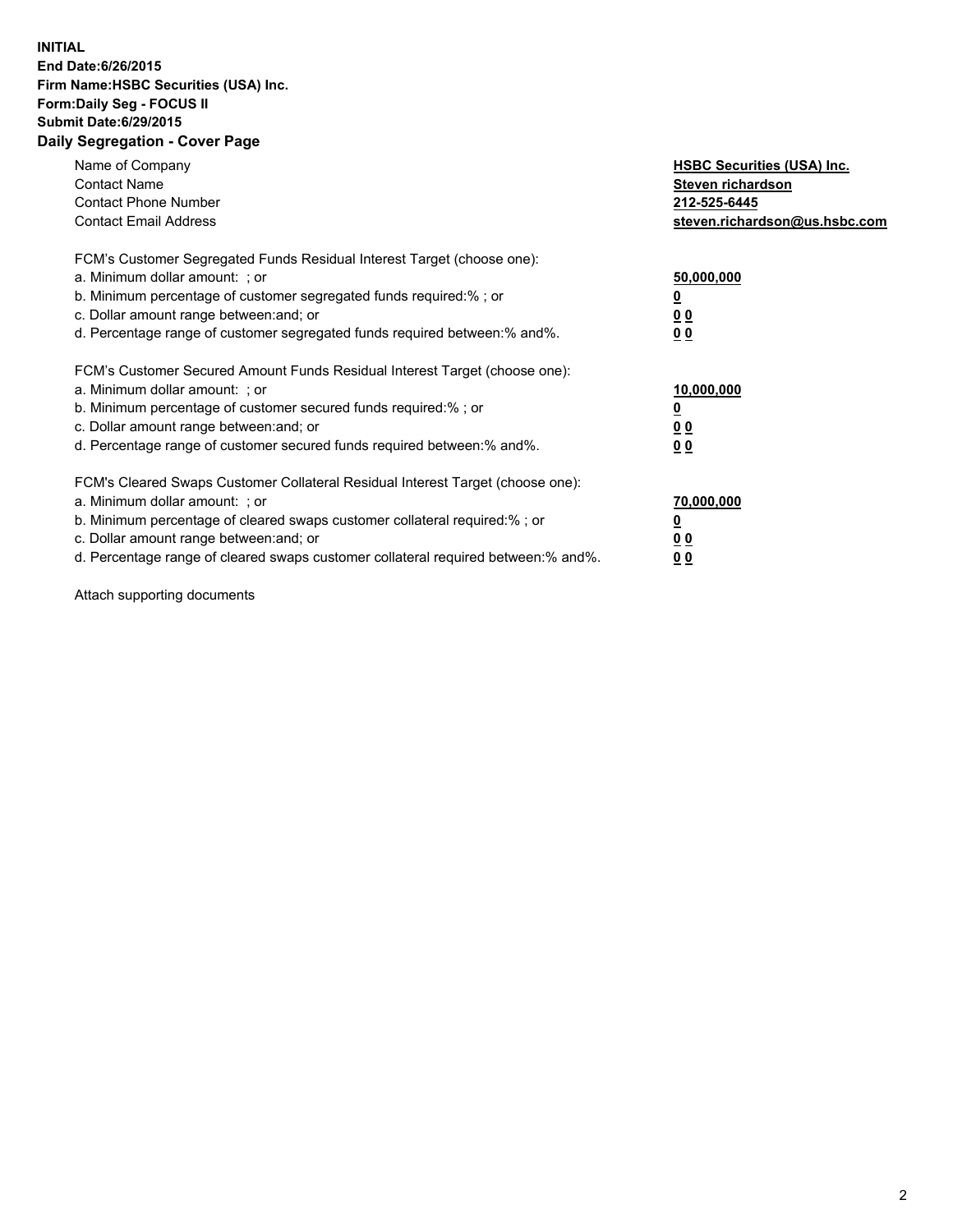**INITIAL End Date:6/26/2015 Firm Name:HSBC Securities (USA) Inc. Form:Daily Seg - FOCUS II Submit Date:6/29/2015 Daily Segregation - Secured Amounts**

Foreign Futures and Foreign Options Secured Amounts Amount required to be set aside pursuant to law, rule or regulation of a foreign government or a rule of a self-regulatory organization authorized thereunder **0** [7305] 1. Net ledger balance - Foreign Futures and Foreign Option Trading - All Customers A. Cash **61,563,615** [7315] B. Securities (at market) **40,801,872** [7317] 2. Net unrealized profit (loss) in open futures contracts traded on a foreign board of trade **3,141,897** [7325] 3. Exchange traded options a. Market value of open option contracts purchased on a foreign board of trade **0** [7335] b. Market value of open contracts granted (sold) on a foreign board of trade **0** [7337] 4. Net equity (deficit) (add lines 1. 2. and 3.) **105,507,384** [7345] 5. Account liquidating to a deficit and account with a debit balances - gross amount **828,316** [7351] Less: amount offset by customer owned securities **-828,316** [7352] **0** [7354] 6. Amount required to be set aside as the secured amount - Net Liquidating Equity Method (add lines 4 and 5) **105,507,384** [7355] 7. Greater of amount required to be set aside pursuant to foreign jurisdiction (above) or line 6. **105,507,384** [7360] FUNDS DEPOSITED IN SEPARATE REGULATION 30.7 ACCOUNTS 1. Cash in banks A. Banks located in the United States **32,136,587** [7500] B. Other banks qualified under Regulation 30.7 **0** [7520] **32,136,587** [7530] 2. Securities A. In safekeeping with banks located in the United States **40,801,872** [7540] B. In safekeeping with other banks qualified under Regulation 30.7 **0** [7560] **40,801,872** [7570] 3. Equities with registered futures commission merchants A. Cash **0** [7580] B. Securities **0** [7590] C. Unrealized gain (loss) on open futures contracts **0** [7600] D. Value of long option contracts **0** [7610] E. Value of short option contracts **0** [7615] **0** [7620] 4. Amounts held by clearing organizations of foreign boards of trade A. Cash **0** [7640] B. Securities **0** [7650] C. Amount due to (from) clearing organization - daily variation **0** [7660] D. Value of long option contracts **0** [7670] E. Value of short option contracts **0** [7675] **0** [7680] 5. Amounts held by members of foreign boards of trade A. Cash **62,876,305** [7700] B. Securities **0** [7710] C. Unrealized gain (loss) on open futures contracts **3,141,897** [7720] D. Value of long option contracts **0** [7730] E. Value of short option contracts **0** [7735] **66,018,202** [7740] 6. Amounts with other depositories designated by a foreign board of trade **0** [7760] 7. Segregated funds on hand **0** [7765] 8. Total funds in separate section 30.7 accounts **138,956,661** [7770] 9. Excess (deficiency) Set Aside for Secured Amount (subtract line 7 Secured Statement Page 1 from Line 8) **33,449,277** [7380] 10. Management Target Amount for Excess funds in separate section 30.7 accounts **10,000,000** [7780] 11. Excess (deficiency) funds in separate 30.7 accounts over (under) Management Target **23,449,277** [7785]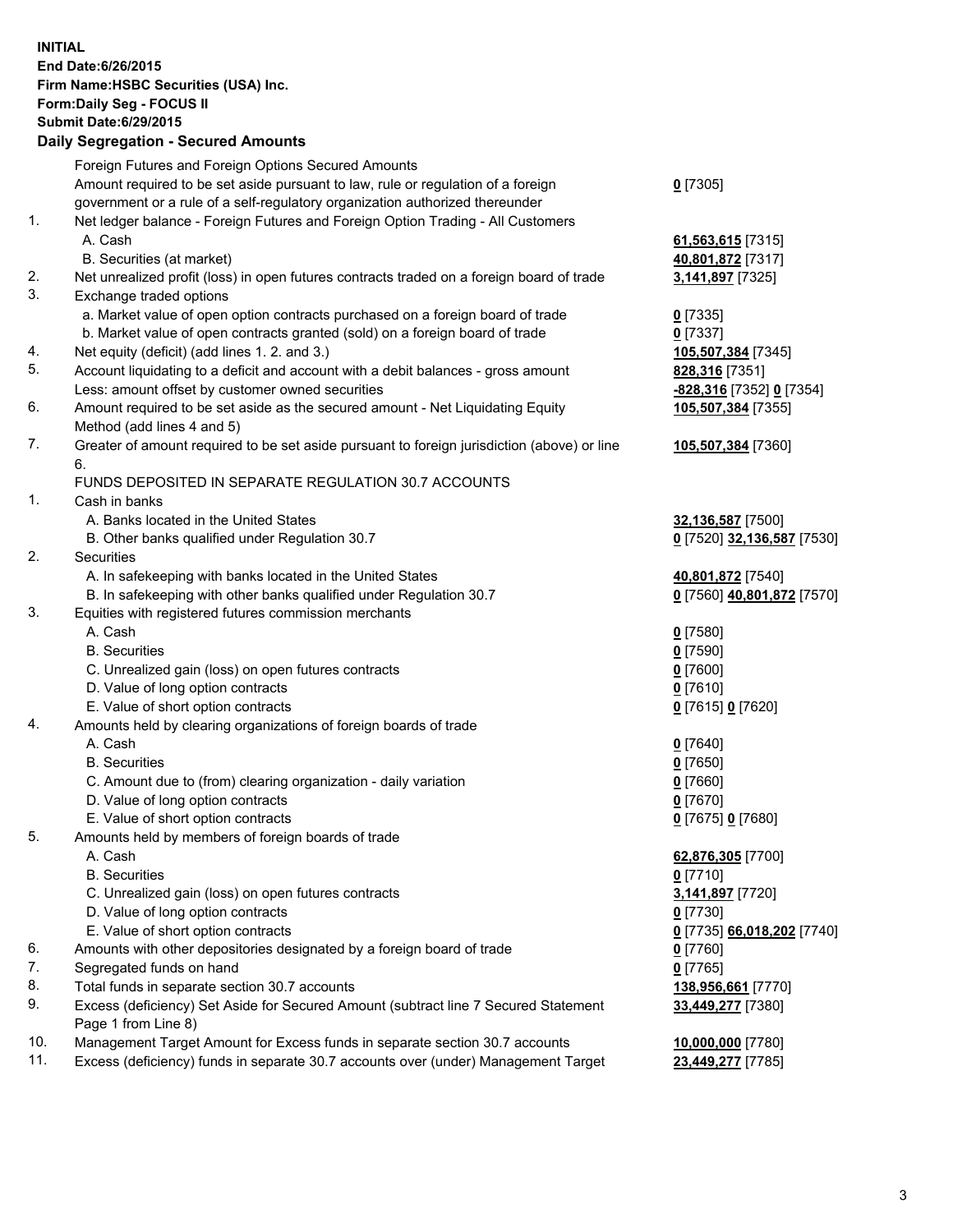| End Date: 6/26/2015<br>Firm Name: HSBC Securities (USA) Inc.<br>Form: Daily Seg - FOCUS II<br><b>Submit Date:6/29/2015</b><br>Daily Segregation - Segregation Statement<br>SEGREGATION REQUIREMENTS(Section 4d(2) of the CEAct)<br>1.<br>Net ledger balance<br>A. Cash<br>212,020,996 [7010]<br>B. Securities (at market)<br>686,673,238 [7020]<br>2.<br>Net unrealized profit (loss) in open futures contracts traded on a contract market<br>127,160,291 [7030]<br>3.<br>Exchange traded options<br>A. Add market value of open option contracts purchased on a contract market<br>110,175,579 [7032]<br>B. Deduct market value of open option contracts granted (sold) on a contract market<br>$-3,617,694$ [7033]<br>Net equity (deficit) (add lines 1, 2 and 3)<br>4.<br>1,132,412,410 [7040]<br>5.<br>Accounts liquidating to a deficit and accounts with<br>debit balances - gross amount<br>5,032,632 [7045]<br>Less: amount offset by customer securities<br>-5,029,298 [7047] 3,334 [7050]<br>6.<br>Amount required to be segregated (add lines 4 and 5)<br>1,132,415,744 [7060]<br>FUNDS IN SEGREGATED ACCOUNTS<br>7.<br>Deposited in segregated funds bank accounts<br>A. Cash<br>9,820,528 [7070]<br>$0$ [7080]<br>B. Securities representing investments of customers' funds (at market)<br>C. Securities held for particular customers or option customers in lieu of cash (at<br>63,046,957 [7090]<br>market)<br>8.<br>Margins on deposit with derivatives clearing organizations of contract markets<br>A. Cash<br>224,136,889 [7100]<br>B. Securities representing investments of customers' funds (at market)<br>159,198,398 [7110]<br>C. Securities held for particular customers or option customers in lieu of cash (at<br>623,626,281 [7120]<br>market)<br>9.<br>Net settlement from (to) derivatives clearing organizations of contract markets<br>646,484 [7130]<br>10.<br>Exchange traded options<br>A. Value of open long option contracts<br>110,175,579 [7132]<br>B. Value of open short option contracts<br>-3,617,694 [7133]<br>Net equities with other FCMs<br>11.<br>A. Net liquidating equity<br>45,812,395 [7140]<br>B. Securities representing investments of customers' funds (at market)<br><u>0</u> [7160]<br>C. Securities held for particular customers or option customers in lieu of cash (at<br>$0$ [7170]<br>market)<br>12.<br>Segregated funds on hand<br>$0$ [7150]<br>13.<br>Total amount in segregation (add lines 7 through 12)<br>1,232,845,817 [7180]<br>14.<br>Excess (deficiency) funds in segregation (subtract line 6 from line 13)<br>100,430,073 [7190]<br>Management Target Amount for Excess funds in segregation<br>15.<br>50,000,000 [7194] | <b>INITIAL</b> |                                                                                |                   |  |  |
|-----------------------------------------------------------------------------------------------------------------------------------------------------------------------------------------------------------------------------------------------------------------------------------------------------------------------------------------------------------------------------------------------------------------------------------------------------------------------------------------------------------------------------------------------------------------------------------------------------------------------------------------------------------------------------------------------------------------------------------------------------------------------------------------------------------------------------------------------------------------------------------------------------------------------------------------------------------------------------------------------------------------------------------------------------------------------------------------------------------------------------------------------------------------------------------------------------------------------------------------------------------------------------------------------------------------------------------------------------------------------------------------------------------------------------------------------------------------------------------------------------------------------------------------------------------------------------------------------------------------------------------------------------------------------------------------------------------------------------------------------------------------------------------------------------------------------------------------------------------------------------------------------------------------------------------------------------------------------------------------------------------------------------------------------------------------------------------------------------------------------------------------------------------------------------------------------------------------------------------------------------------------------------------------------------------------------------------------------------------------------------------------------------------------------------------------------------------------------------------------------------------------------------------------------------------------------------------------------------------------------------------------------------------------------------------------------------------|----------------|--------------------------------------------------------------------------------|-------------------|--|--|
|                                                                                                                                                                                                                                                                                                                                                                                                                                                                                                                                                                                                                                                                                                                                                                                                                                                                                                                                                                                                                                                                                                                                                                                                                                                                                                                                                                                                                                                                                                                                                                                                                                                                                                                                                                                                                                                                                                                                                                                                                                                                                                                                                                                                                                                                                                                                                                                                                                                                                                                                                                                                                                                                                                           |                |                                                                                |                   |  |  |
|                                                                                                                                                                                                                                                                                                                                                                                                                                                                                                                                                                                                                                                                                                                                                                                                                                                                                                                                                                                                                                                                                                                                                                                                                                                                                                                                                                                                                                                                                                                                                                                                                                                                                                                                                                                                                                                                                                                                                                                                                                                                                                                                                                                                                                                                                                                                                                                                                                                                                                                                                                                                                                                                                                           |                |                                                                                |                   |  |  |
|                                                                                                                                                                                                                                                                                                                                                                                                                                                                                                                                                                                                                                                                                                                                                                                                                                                                                                                                                                                                                                                                                                                                                                                                                                                                                                                                                                                                                                                                                                                                                                                                                                                                                                                                                                                                                                                                                                                                                                                                                                                                                                                                                                                                                                                                                                                                                                                                                                                                                                                                                                                                                                                                                                           |                |                                                                                |                   |  |  |
|                                                                                                                                                                                                                                                                                                                                                                                                                                                                                                                                                                                                                                                                                                                                                                                                                                                                                                                                                                                                                                                                                                                                                                                                                                                                                                                                                                                                                                                                                                                                                                                                                                                                                                                                                                                                                                                                                                                                                                                                                                                                                                                                                                                                                                                                                                                                                                                                                                                                                                                                                                                                                                                                                                           |                |                                                                                |                   |  |  |
|                                                                                                                                                                                                                                                                                                                                                                                                                                                                                                                                                                                                                                                                                                                                                                                                                                                                                                                                                                                                                                                                                                                                                                                                                                                                                                                                                                                                                                                                                                                                                                                                                                                                                                                                                                                                                                                                                                                                                                                                                                                                                                                                                                                                                                                                                                                                                                                                                                                                                                                                                                                                                                                                                                           |                |                                                                                |                   |  |  |
|                                                                                                                                                                                                                                                                                                                                                                                                                                                                                                                                                                                                                                                                                                                                                                                                                                                                                                                                                                                                                                                                                                                                                                                                                                                                                                                                                                                                                                                                                                                                                                                                                                                                                                                                                                                                                                                                                                                                                                                                                                                                                                                                                                                                                                                                                                                                                                                                                                                                                                                                                                                                                                                                                                           |                |                                                                                |                   |  |  |
|                                                                                                                                                                                                                                                                                                                                                                                                                                                                                                                                                                                                                                                                                                                                                                                                                                                                                                                                                                                                                                                                                                                                                                                                                                                                                                                                                                                                                                                                                                                                                                                                                                                                                                                                                                                                                                                                                                                                                                                                                                                                                                                                                                                                                                                                                                                                                                                                                                                                                                                                                                                                                                                                                                           |                |                                                                                |                   |  |  |
|                                                                                                                                                                                                                                                                                                                                                                                                                                                                                                                                                                                                                                                                                                                                                                                                                                                                                                                                                                                                                                                                                                                                                                                                                                                                                                                                                                                                                                                                                                                                                                                                                                                                                                                                                                                                                                                                                                                                                                                                                                                                                                                                                                                                                                                                                                                                                                                                                                                                                                                                                                                                                                                                                                           |                |                                                                                |                   |  |  |
|                                                                                                                                                                                                                                                                                                                                                                                                                                                                                                                                                                                                                                                                                                                                                                                                                                                                                                                                                                                                                                                                                                                                                                                                                                                                                                                                                                                                                                                                                                                                                                                                                                                                                                                                                                                                                                                                                                                                                                                                                                                                                                                                                                                                                                                                                                                                                                                                                                                                                                                                                                                                                                                                                                           |                |                                                                                |                   |  |  |
|                                                                                                                                                                                                                                                                                                                                                                                                                                                                                                                                                                                                                                                                                                                                                                                                                                                                                                                                                                                                                                                                                                                                                                                                                                                                                                                                                                                                                                                                                                                                                                                                                                                                                                                                                                                                                                                                                                                                                                                                                                                                                                                                                                                                                                                                                                                                                                                                                                                                                                                                                                                                                                                                                                           |                |                                                                                |                   |  |  |
|                                                                                                                                                                                                                                                                                                                                                                                                                                                                                                                                                                                                                                                                                                                                                                                                                                                                                                                                                                                                                                                                                                                                                                                                                                                                                                                                                                                                                                                                                                                                                                                                                                                                                                                                                                                                                                                                                                                                                                                                                                                                                                                                                                                                                                                                                                                                                                                                                                                                                                                                                                                                                                                                                                           |                |                                                                                |                   |  |  |
|                                                                                                                                                                                                                                                                                                                                                                                                                                                                                                                                                                                                                                                                                                                                                                                                                                                                                                                                                                                                                                                                                                                                                                                                                                                                                                                                                                                                                                                                                                                                                                                                                                                                                                                                                                                                                                                                                                                                                                                                                                                                                                                                                                                                                                                                                                                                                                                                                                                                                                                                                                                                                                                                                                           |                |                                                                                |                   |  |  |
|                                                                                                                                                                                                                                                                                                                                                                                                                                                                                                                                                                                                                                                                                                                                                                                                                                                                                                                                                                                                                                                                                                                                                                                                                                                                                                                                                                                                                                                                                                                                                                                                                                                                                                                                                                                                                                                                                                                                                                                                                                                                                                                                                                                                                                                                                                                                                                                                                                                                                                                                                                                                                                                                                                           |                |                                                                                |                   |  |  |
|                                                                                                                                                                                                                                                                                                                                                                                                                                                                                                                                                                                                                                                                                                                                                                                                                                                                                                                                                                                                                                                                                                                                                                                                                                                                                                                                                                                                                                                                                                                                                                                                                                                                                                                                                                                                                                                                                                                                                                                                                                                                                                                                                                                                                                                                                                                                                                                                                                                                                                                                                                                                                                                                                                           |                |                                                                                |                   |  |  |
|                                                                                                                                                                                                                                                                                                                                                                                                                                                                                                                                                                                                                                                                                                                                                                                                                                                                                                                                                                                                                                                                                                                                                                                                                                                                                                                                                                                                                                                                                                                                                                                                                                                                                                                                                                                                                                                                                                                                                                                                                                                                                                                                                                                                                                                                                                                                                                                                                                                                                                                                                                                                                                                                                                           |                |                                                                                |                   |  |  |
|                                                                                                                                                                                                                                                                                                                                                                                                                                                                                                                                                                                                                                                                                                                                                                                                                                                                                                                                                                                                                                                                                                                                                                                                                                                                                                                                                                                                                                                                                                                                                                                                                                                                                                                                                                                                                                                                                                                                                                                                                                                                                                                                                                                                                                                                                                                                                                                                                                                                                                                                                                                                                                                                                                           |                |                                                                                |                   |  |  |
|                                                                                                                                                                                                                                                                                                                                                                                                                                                                                                                                                                                                                                                                                                                                                                                                                                                                                                                                                                                                                                                                                                                                                                                                                                                                                                                                                                                                                                                                                                                                                                                                                                                                                                                                                                                                                                                                                                                                                                                                                                                                                                                                                                                                                                                                                                                                                                                                                                                                                                                                                                                                                                                                                                           |                |                                                                                |                   |  |  |
|                                                                                                                                                                                                                                                                                                                                                                                                                                                                                                                                                                                                                                                                                                                                                                                                                                                                                                                                                                                                                                                                                                                                                                                                                                                                                                                                                                                                                                                                                                                                                                                                                                                                                                                                                                                                                                                                                                                                                                                                                                                                                                                                                                                                                                                                                                                                                                                                                                                                                                                                                                                                                                                                                                           |                |                                                                                |                   |  |  |
|                                                                                                                                                                                                                                                                                                                                                                                                                                                                                                                                                                                                                                                                                                                                                                                                                                                                                                                                                                                                                                                                                                                                                                                                                                                                                                                                                                                                                                                                                                                                                                                                                                                                                                                                                                                                                                                                                                                                                                                                                                                                                                                                                                                                                                                                                                                                                                                                                                                                                                                                                                                                                                                                                                           |                |                                                                                |                   |  |  |
|                                                                                                                                                                                                                                                                                                                                                                                                                                                                                                                                                                                                                                                                                                                                                                                                                                                                                                                                                                                                                                                                                                                                                                                                                                                                                                                                                                                                                                                                                                                                                                                                                                                                                                                                                                                                                                                                                                                                                                                                                                                                                                                                                                                                                                                                                                                                                                                                                                                                                                                                                                                                                                                                                                           |                |                                                                                |                   |  |  |
|                                                                                                                                                                                                                                                                                                                                                                                                                                                                                                                                                                                                                                                                                                                                                                                                                                                                                                                                                                                                                                                                                                                                                                                                                                                                                                                                                                                                                                                                                                                                                                                                                                                                                                                                                                                                                                                                                                                                                                                                                                                                                                                                                                                                                                                                                                                                                                                                                                                                                                                                                                                                                                                                                                           |                |                                                                                |                   |  |  |
|                                                                                                                                                                                                                                                                                                                                                                                                                                                                                                                                                                                                                                                                                                                                                                                                                                                                                                                                                                                                                                                                                                                                                                                                                                                                                                                                                                                                                                                                                                                                                                                                                                                                                                                                                                                                                                                                                                                                                                                                                                                                                                                                                                                                                                                                                                                                                                                                                                                                                                                                                                                                                                                                                                           |                |                                                                                |                   |  |  |
|                                                                                                                                                                                                                                                                                                                                                                                                                                                                                                                                                                                                                                                                                                                                                                                                                                                                                                                                                                                                                                                                                                                                                                                                                                                                                                                                                                                                                                                                                                                                                                                                                                                                                                                                                                                                                                                                                                                                                                                                                                                                                                                                                                                                                                                                                                                                                                                                                                                                                                                                                                                                                                                                                                           |                |                                                                                |                   |  |  |
|                                                                                                                                                                                                                                                                                                                                                                                                                                                                                                                                                                                                                                                                                                                                                                                                                                                                                                                                                                                                                                                                                                                                                                                                                                                                                                                                                                                                                                                                                                                                                                                                                                                                                                                                                                                                                                                                                                                                                                                                                                                                                                                                                                                                                                                                                                                                                                                                                                                                                                                                                                                                                                                                                                           |                |                                                                                |                   |  |  |
|                                                                                                                                                                                                                                                                                                                                                                                                                                                                                                                                                                                                                                                                                                                                                                                                                                                                                                                                                                                                                                                                                                                                                                                                                                                                                                                                                                                                                                                                                                                                                                                                                                                                                                                                                                                                                                                                                                                                                                                                                                                                                                                                                                                                                                                                                                                                                                                                                                                                                                                                                                                                                                                                                                           |                |                                                                                |                   |  |  |
|                                                                                                                                                                                                                                                                                                                                                                                                                                                                                                                                                                                                                                                                                                                                                                                                                                                                                                                                                                                                                                                                                                                                                                                                                                                                                                                                                                                                                                                                                                                                                                                                                                                                                                                                                                                                                                                                                                                                                                                                                                                                                                                                                                                                                                                                                                                                                                                                                                                                                                                                                                                                                                                                                                           |                |                                                                                |                   |  |  |
|                                                                                                                                                                                                                                                                                                                                                                                                                                                                                                                                                                                                                                                                                                                                                                                                                                                                                                                                                                                                                                                                                                                                                                                                                                                                                                                                                                                                                                                                                                                                                                                                                                                                                                                                                                                                                                                                                                                                                                                                                                                                                                                                                                                                                                                                                                                                                                                                                                                                                                                                                                                                                                                                                                           |                |                                                                                |                   |  |  |
|                                                                                                                                                                                                                                                                                                                                                                                                                                                                                                                                                                                                                                                                                                                                                                                                                                                                                                                                                                                                                                                                                                                                                                                                                                                                                                                                                                                                                                                                                                                                                                                                                                                                                                                                                                                                                                                                                                                                                                                                                                                                                                                                                                                                                                                                                                                                                                                                                                                                                                                                                                                                                                                                                                           |                |                                                                                |                   |  |  |
|                                                                                                                                                                                                                                                                                                                                                                                                                                                                                                                                                                                                                                                                                                                                                                                                                                                                                                                                                                                                                                                                                                                                                                                                                                                                                                                                                                                                                                                                                                                                                                                                                                                                                                                                                                                                                                                                                                                                                                                                                                                                                                                                                                                                                                                                                                                                                                                                                                                                                                                                                                                                                                                                                                           |                |                                                                                |                   |  |  |
|                                                                                                                                                                                                                                                                                                                                                                                                                                                                                                                                                                                                                                                                                                                                                                                                                                                                                                                                                                                                                                                                                                                                                                                                                                                                                                                                                                                                                                                                                                                                                                                                                                                                                                                                                                                                                                                                                                                                                                                                                                                                                                                                                                                                                                                                                                                                                                                                                                                                                                                                                                                                                                                                                                           |                |                                                                                |                   |  |  |
|                                                                                                                                                                                                                                                                                                                                                                                                                                                                                                                                                                                                                                                                                                                                                                                                                                                                                                                                                                                                                                                                                                                                                                                                                                                                                                                                                                                                                                                                                                                                                                                                                                                                                                                                                                                                                                                                                                                                                                                                                                                                                                                                                                                                                                                                                                                                                                                                                                                                                                                                                                                                                                                                                                           |                |                                                                                |                   |  |  |
|                                                                                                                                                                                                                                                                                                                                                                                                                                                                                                                                                                                                                                                                                                                                                                                                                                                                                                                                                                                                                                                                                                                                                                                                                                                                                                                                                                                                                                                                                                                                                                                                                                                                                                                                                                                                                                                                                                                                                                                                                                                                                                                                                                                                                                                                                                                                                                                                                                                                                                                                                                                                                                                                                                           |                |                                                                                |                   |  |  |
|                                                                                                                                                                                                                                                                                                                                                                                                                                                                                                                                                                                                                                                                                                                                                                                                                                                                                                                                                                                                                                                                                                                                                                                                                                                                                                                                                                                                                                                                                                                                                                                                                                                                                                                                                                                                                                                                                                                                                                                                                                                                                                                                                                                                                                                                                                                                                                                                                                                                                                                                                                                                                                                                                                           |                |                                                                                |                   |  |  |
|                                                                                                                                                                                                                                                                                                                                                                                                                                                                                                                                                                                                                                                                                                                                                                                                                                                                                                                                                                                                                                                                                                                                                                                                                                                                                                                                                                                                                                                                                                                                                                                                                                                                                                                                                                                                                                                                                                                                                                                                                                                                                                                                                                                                                                                                                                                                                                                                                                                                                                                                                                                                                                                                                                           |                |                                                                                |                   |  |  |
|                                                                                                                                                                                                                                                                                                                                                                                                                                                                                                                                                                                                                                                                                                                                                                                                                                                                                                                                                                                                                                                                                                                                                                                                                                                                                                                                                                                                                                                                                                                                                                                                                                                                                                                                                                                                                                                                                                                                                                                                                                                                                                                                                                                                                                                                                                                                                                                                                                                                                                                                                                                                                                                                                                           |                |                                                                                |                   |  |  |
|                                                                                                                                                                                                                                                                                                                                                                                                                                                                                                                                                                                                                                                                                                                                                                                                                                                                                                                                                                                                                                                                                                                                                                                                                                                                                                                                                                                                                                                                                                                                                                                                                                                                                                                                                                                                                                                                                                                                                                                                                                                                                                                                                                                                                                                                                                                                                                                                                                                                                                                                                                                                                                                                                                           |                |                                                                                |                   |  |  |
|                                                                                                                                                                                                                                                                                                                                                                                                                                                                                                                                                                                                                                                                                                                                                                                                                                                                                                                                                                                                                                                                                                                                                                                                                                                                                                                                                                                                                                                                                                                                                                                                                                                                                                                                                                                                                                                                                                                                                                                                                                                                                                                                                                                                                                                                                                                                                                                                                                                                                                                                                                                                                                                                                                           |                |                                                                                |                   |  |  |
|                                                                                                                                                                                                                                                                                                                                                                                                                                                                                                                                                                                                                                                                                                                                                                                                                                                                                                                                                                                                                                                                                                                                                                                                                                                                                                                                                                                                                                                                                                                                                                                                                                                                                                                                                                                                                                                                                                                                                                                                                                                                                                                                                                                                                                                                                                                                                                                                                                                                                                                                                                                                                                                                                                           |                |                                                                                |                   |  |  |
|                                                                                                                                                                                                                                                                                                                                                                                                                                                                                                                                                                                                                                                                                                                                                                                                                                                                                                                                                                                                                                                                                                                                                                                                                                                                                                                                                                                                                                                                                                                                                                                                                                                                                                                                                                                                                                                                                                                                                                                                                                                                                                                                                                                                                                                                                                                                                                                                                                                                                                                                                                                                                                                                                                           |                |                                                                                |                   |  |  |
|                                                                                                                                                                                                                                                                                                                                                                                                                                                                                                                                                                                                                                                                                                                                                                                                                                                                                                                                                                                                                                                                                                                                                                                                                                                                                                                                                                                                                                                                                                                                                                                                                                                                                                                                                                                                                                                                                                                                                                                                                                                                                                                                                                                                                                                                                                                                                                                                                                                                                                                                                                                                                                                                                                           |                |                                                                                |                   |  |  |
|                                                                                                                                                                                                                                                                                                                                                                                                                                                                                                                                                                                                                                                                                                                                                                                                                                                                                                                                                                                                                                                                                                                                                                                                                                                                                                                                                                                                                                                                                                                                                                                                                                                                                                                                                                                                                                                                                                                                                                                                                                                                                                                                                                                                                                                                                                                                                                                                                                                                                                                                                                                                                                                                                                           |                |                                                                                |                   |  |  |
|                                                                                                                                                                                                                                                                                                                                                                                                                                                                                                                                                                                                                                                                                                                                                                                                                                                                                                                                                                                                                                                                                                                                                                                                                                                                                                                                                                                                                                                                                                                                                                                                                                                                                                                                                                                                                                                                                                                                                                                                                                                                                                                                                                                                                                                                                                                                                                                                                                                                                                                                                                                                                                                                                                           | 16.            | Excess (deficiency) funds in segregation over (under) Management Target Amount | 50,430,073 [7198] |  |  |

16. Excess (deficiency) funds in segregation over (under) Management Target Amount Excess

4